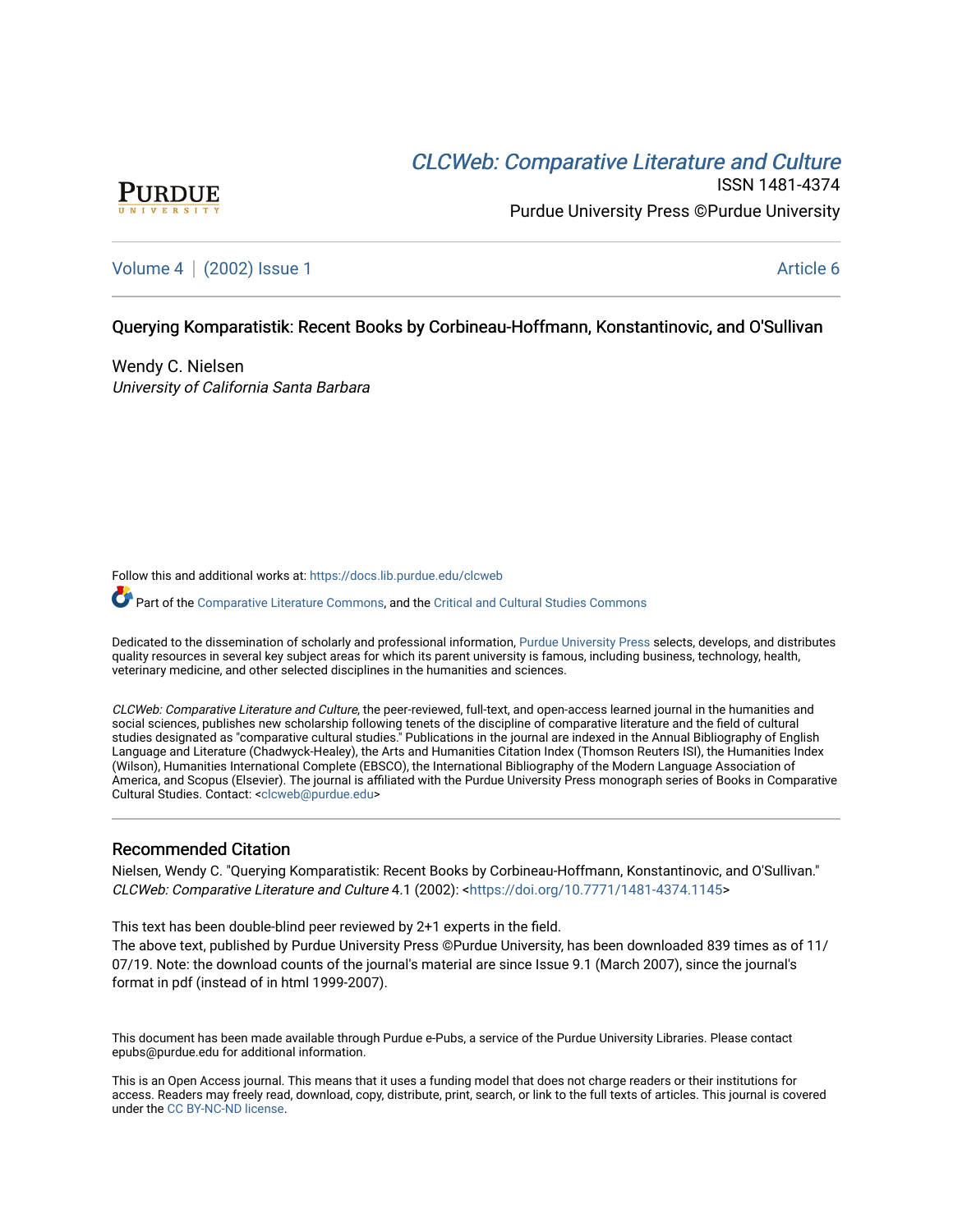# **PURDUE**

 $\overline{\overline{x}}$  UNIVERSITY PRESS <http://www.thepress.purdue.edu>

# CLCWeb: Comparative Literature and Culture

ISSN 1481-4374 <http://docs.lib.purdue.edu/clcweb> Purdue University Press ©Purdue University

CLCWeb: Comparative Literature and Culture, the peer-reviewed, full-text, and open-access learned journal in the humanities and social sciences, publishes new scholarship following tenets of the discipline of comparative literature and the field of cultural studies designated as "comparative cultural studies." In addition to the publication of articles, the journal publishes review articles of scholarly books and publishes research material in its Library Series. Publications in the journal are indexed in the Annual Bibliography of English Language and Literature (Chadwyck-Healey), the Arts and Humanities Citation Index (Thomson Reuters ISI), the Humanities Index (Wilson), Humanities International Complete (EBSCO), the International Bibliography of the Modern Language Association of America, and Scopus (Elsevier). The journal is affiliated with the Purdue University Press monograph series of Books in Comparative Cultural Studies. Contact: <clcweb@purdue.edu>

#### Volume 4 Issue 1 (March 2002) Book Review Article Wendy C. Nielsen, "Querying Komparatistik:

Recent Books by Corbineau-Hoffmann, Konstantinovic, and O'Sullivan"

<http://docs.lib.purdue.edu/clcweb/vol4/iss1/6>

Contents of CLCWeb: Comparative Literature and Culture 4.1 (2002) <http://docs.lib.purdue.edu/clcweb/vol4/iss1/>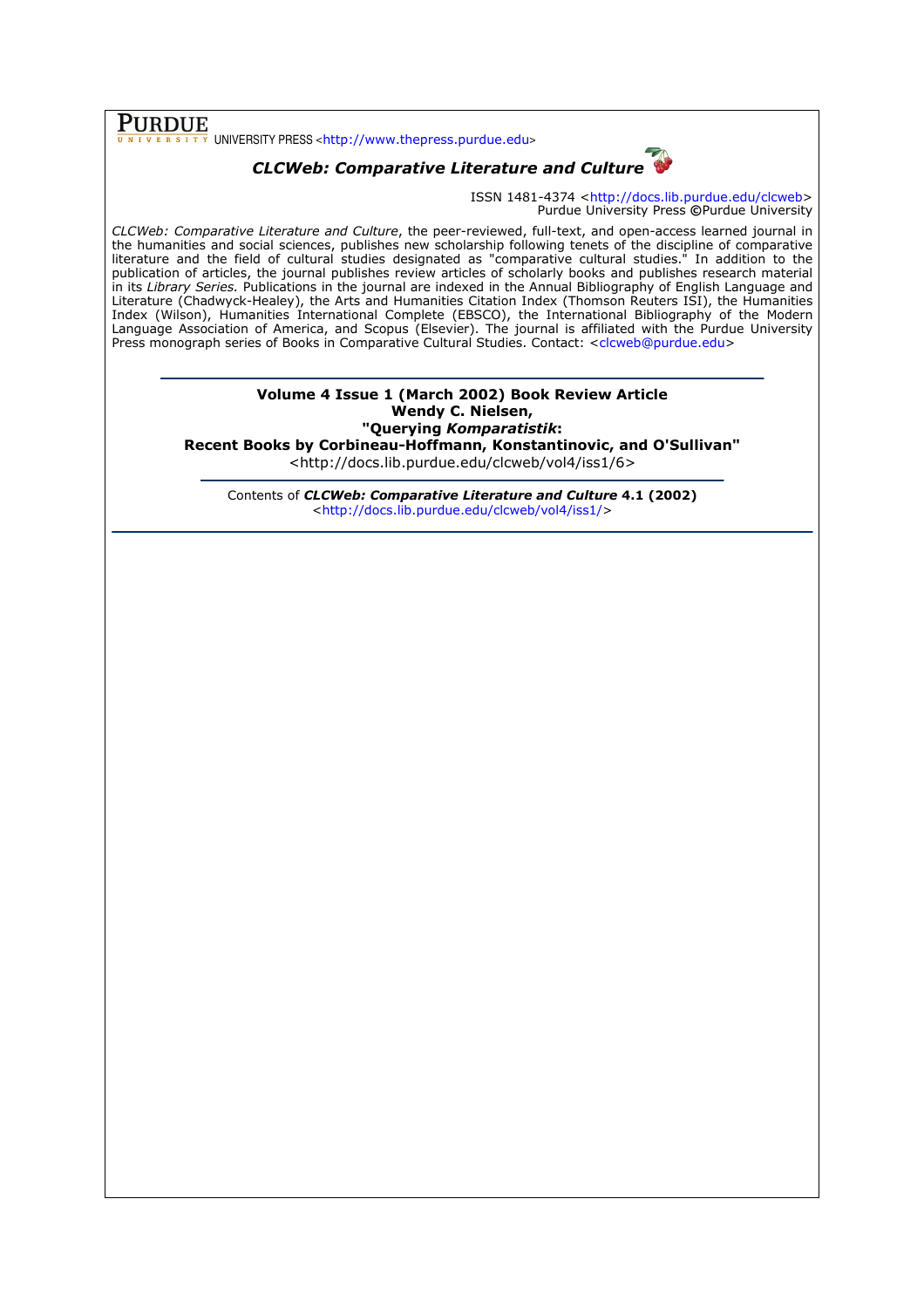## Wendy C. NIELSEN

## Querying Komparatistik: Recent Books by Corbineau-Hoffmann, Konstantinovic, and O'Sullivan

In this review article I discuss three books that reflect current work being done in comparative literature in German in the fields of translation studies, cultural critique, and children's literature. Angelika Corbineau-Hoffmann's Einführung in die Komparatistik (Berlin: Erich Schmidt

<http://www.erich-schmidt-verlag.de/>, 2000. ISBN 3-503-04977-0. 259 pages, bibliography, index), Zoran Konstantinovic's Grundlagentexte der Vergleichenden Literaturwissenschaft aus drei Jahrzehnten. Ed. Beate Burtscher-Bechter, Beate Eder-Jordan, Fridrun Rinner, Martin Sexl, and Klaus Zerinschek (Innsbruck: Studien <http://www.studienverlag.at/>, 2000. ISBN 3-7065-1452-4. 445 pages, bibliography), and Emer O'Sullivan's Kinderliterarische Komparatistik (Heidelberg: Winter <http://www.winter-verlag-hd.de/>, 2000. 549 pages, bibliography, index) provide a complementary view of comparative literature in German. Corbineau-Hoffmann's introduction to what comparative literature means in German-speaking countries illustrates Konstantinovic's life-long work in the field, and O'Sullivan's exhaustive study of international children's literature exemplifies the breadth and depth of comparative literature scholarship in German.

Corbineau-Hoffmann's Einführung in die Komparatistik (Introduction to Comparative Studies) begins by defining the field for introductory readers and students. Allgemeine- und Vergleichende Literaturwissenschaft (General and Comparative Literary Studies or AVL) pertains to everyone who considers him- or herself a "Weltbürger" or so-called world citizen among books and who embraces a global understanding of literature and culture (Corbineau-Hoffmann 11). The author's inclination to define this field carefully is not without cause, since some confusion exists in German-speaking academic institutions about who can claim membership to General and who to Comparative Literary Studies. For example, while updating the International Directory of Comparatists for CLCWeb, I was queried frequently by German scholars whether or not their scholarship constituted "comparative literature and culture." Corbineau-Hoffmann's illustrative definition of the field should give German comparatists a sense of communal identity for the reason that she bases her categorization on a study of German literature's roots in world literature and culture. For instance, German Classicism flourished on account of its intertextual communication with foreign languages and literatures and Corbineau-Hoffmann elaborates on this relationship. It was Goethe, after all, who broadened the definition of literature to include textual studies (on this, see, for example, Hendrik Birus's article in CLCWeb 2.4 (2000): <http://docs.lib.purdue.edu/clcweb/vol2/iss4/7/>). Moreover, Goethe, in Corbineau-Hoffmann's view, embraced literature and texts according to their relevance to contemporary issues. Romanticists like the Schlegel and the Grimm Brothers helped widen the German canon to include works of more diverse cultural value.

Although she begins to present the history of comparative literature in German in a linear way, Corbineau-Hoffmann nonetheless notes the ambiguities and difficulties of characterizing AVL. Here Corbineau-Hoffmann refers to the works of Anglo- and Francophone scholars such as R.A. Sayce, Anthony Thorlby, Jean-Marie Carré, Pierre Brunel, Jeune Simon, and Paul Van Tieghem in addition to a few German-speaking writers such as Austrian Zoran Konstantinovic to trace the history of AVL in the twentieth century. Interestingly, Corbineau-Hoffmann's book is directed at a Germanreading audience yet its author turns mainly to her French predecessors in order to classify comparative literature. Overall, Einführung in die Komparatistik serves the valuable function of reminding readers and scholars of the distinctive qualities of comparative literary studies. Corbineau-Hoffmann comes to the conclusion that while the critic of national literature approaches texts in a foreign language as different and somehow "other," for comparative critics, this distinction does not exist. This somewhat optimistic hypothesis dictates that AVL scholars have a twenty-firstcentury European Union and post-Cold War perspective of literature and culture: a world without borders and a hope for a new humanism based on global understanding. Backtracking a few centuries, Corbineau-Hoffmann notes the roots of Komparatistik in early modern times. In contrast to the happy globalism of the twentieth-first century, the first German critical scholars adhered to the theory of climactic difference to describe world literature and only with the beginning of French-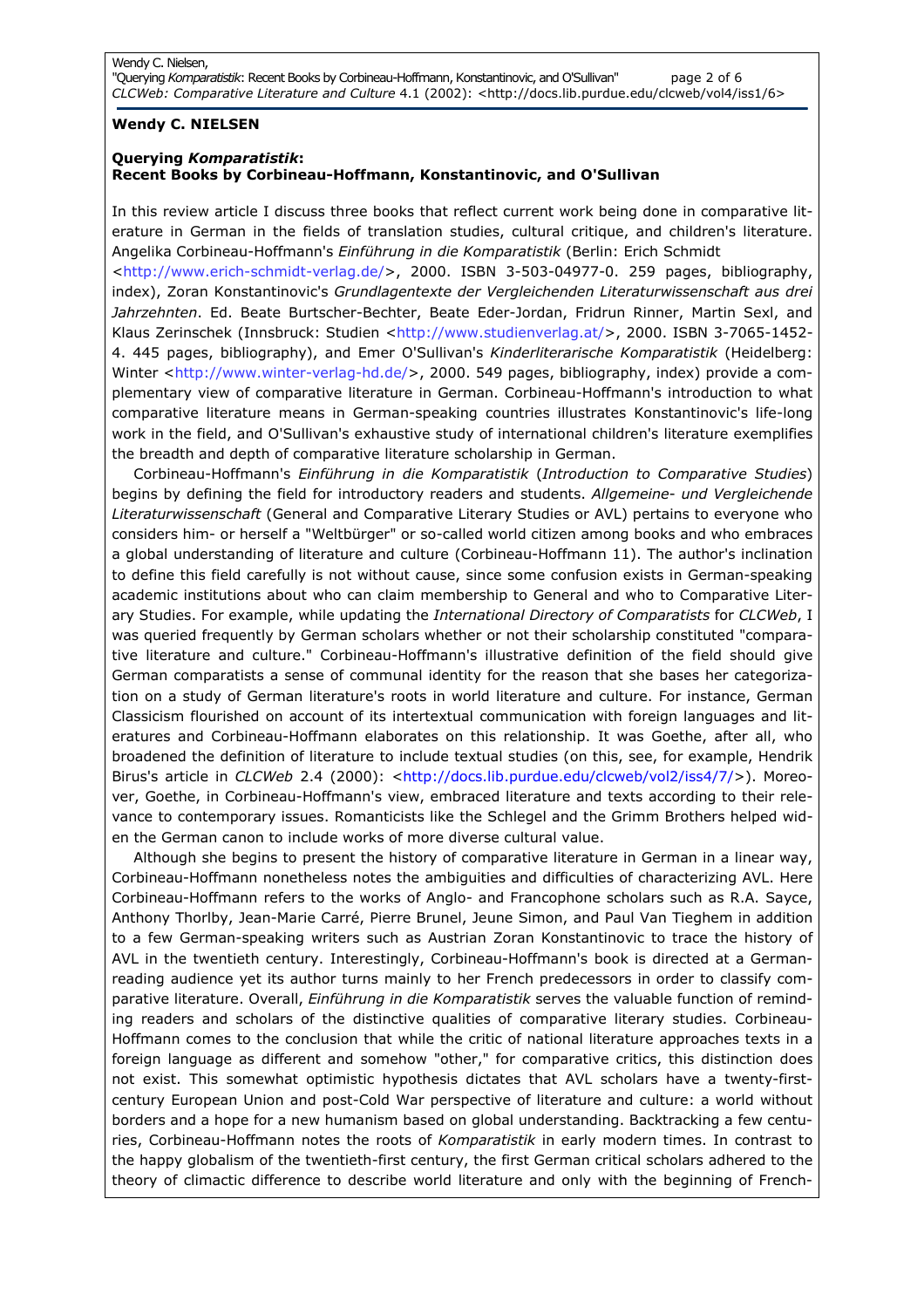#### Wendy C. Nielsen,

"Querying Komparatistik: Recent Books by Corbineau-Hoffmann, Konstantinovic, and O'Sullivan" page 3 of 6 CLCWeb: Comparative Literature and Culture 4.1 (2002): <http://docs.lib.purdue.edu/clcweb/vol4/iss1/6>

German intellectual exchange (such as Madame de Staël's De l'Allemagne) in the Romantic period did German writers begin truly to embrace world literature as their own.

From this brief historical overview of comparative literature in German-speaking lands, Corbineau-Hoffmann launches into a typology of genre, translation, and analysis. While her treatment of genre and translation is brief, the author follows the German tradition of thorough systematic categorization and attempts to classify what a text is and how it could be interpreted by scholars in comparative literature for whom a text is an "open system in which the exchange of different discourses occurs" ("ein offenes System, in dem sich der Austausch verschiedener Diskurse vollzieht" 33). The author applies this Bakhtinian model to closely analyze poetry by Hugo von Hofmannsthal and Baudelaire. In fact, much of the book and particularly the material exemplifying textual analysis and reception are based on Hofmannsthal, Baudelaire, and Oscar Wilde. In my opinion, although the author provides a slightly Eurocentric view of comparative and general literature, her explications of the mechanics of textual analysis are strong. These textual analyses would be useful for beginning scholars in our field looking for ways in which to approach texts from the Western canon comparatively. Corbineau-Hoffmann employs lists of literary characteristics to underline her examples of literary analysis frequently, which could serve literature teachers well in the classroom.

The final chapter of Corbineau-Hoffmann's book is devoted to cultural studies. Again the author often relies on English and French writers such as René Wellek and Michel Foucault to illustrate a sphere of thought not yet canonized in the German academy. The first part of this chapter examines "imagology," in Corbineau-Hoffmann's definition the intersections between picture and text. With the example of Aubray Beardsley's illustrations for Wilde's Salome on hand for the reader to share, the author demonstrates a gender-informed literary criticism that cuts across disciplines in art and literature. The last parts of this chapter address hotly debated issues like periodization. Turning a final time to Hofmannsthal and Baudelaire, Corbineau-Hoffmann suggests that comparatists draw authors together based on thematic, rather than temporal, affinities. Corbineau-Hoffmann's concluding epilogue presents the author at her best, for the reason that she is no longer confined to discuss a single subject or exhaustively document the history of ideas in comparative literature. The role played by thinkers and writers in comparative literature, she notes, should be central to the humanities. Since it lies at the crossroads of national literatures, comparative literature has the capacity to become the consciousness of trends in the academy, embodying the "self-reflection of literary studies" ("Selbstreflexion der Literaturwissenschaft" 239). The author concludes by making a prediction about the future of General and Comparative Literature programs in German-speaking countries and suggests that by embracing the concerns encapsulated by cultural studies and liberal concepts of text and textuality, AVL will emerge, like German Classicism, as an international entity.

For readers already familiar with the work of Zoran Konstantinovic, reading Corbineau-Hoffmann's introductory piece may not be entirely necessary. Zoran Konstantinovic's anthology, Grundlagentexte der Vergleichenden Literaturwissenschaft aus drei Jahrzehnten (Foundational Texts of Comparative Literature from Three Decades), is a pure pleasure to read. Composed of essays from the last three decades -- from 1973 to 1998 -- of this preeminent Austro-Serbian scholar's work and occasioned by his eightieth birthday, this book manages to find a perfect balance between thorough scholarship and readability. Compiled by his students and colleagues, the editors have given one the most renowned European scholar of comparative literature -- and the general reading public -- a better birthday present than in recent decades (Konstantinovic's sixtieth and seventieth birthdays were celebrated by Festschriften or commemorative publications). For readers used to the jargon-laden, scientific, and dry prose of the last two decades, Konstantinovic offers a refreshing reminder about what our field should be doing: communicating across diverse cultures, literatures, and schools of thought. Both newcomers to our field and advanced scholars would delight in Konstantinovic's clear prose, cross-disciplinary insights, and profound observations.

Konstantinovic begins where Corbineau-Hoffmann's book leaves off: cultural studies. The book is divided into five distinct categories: essays on theoretical, interdisciplinary, hermeneutical, Cen-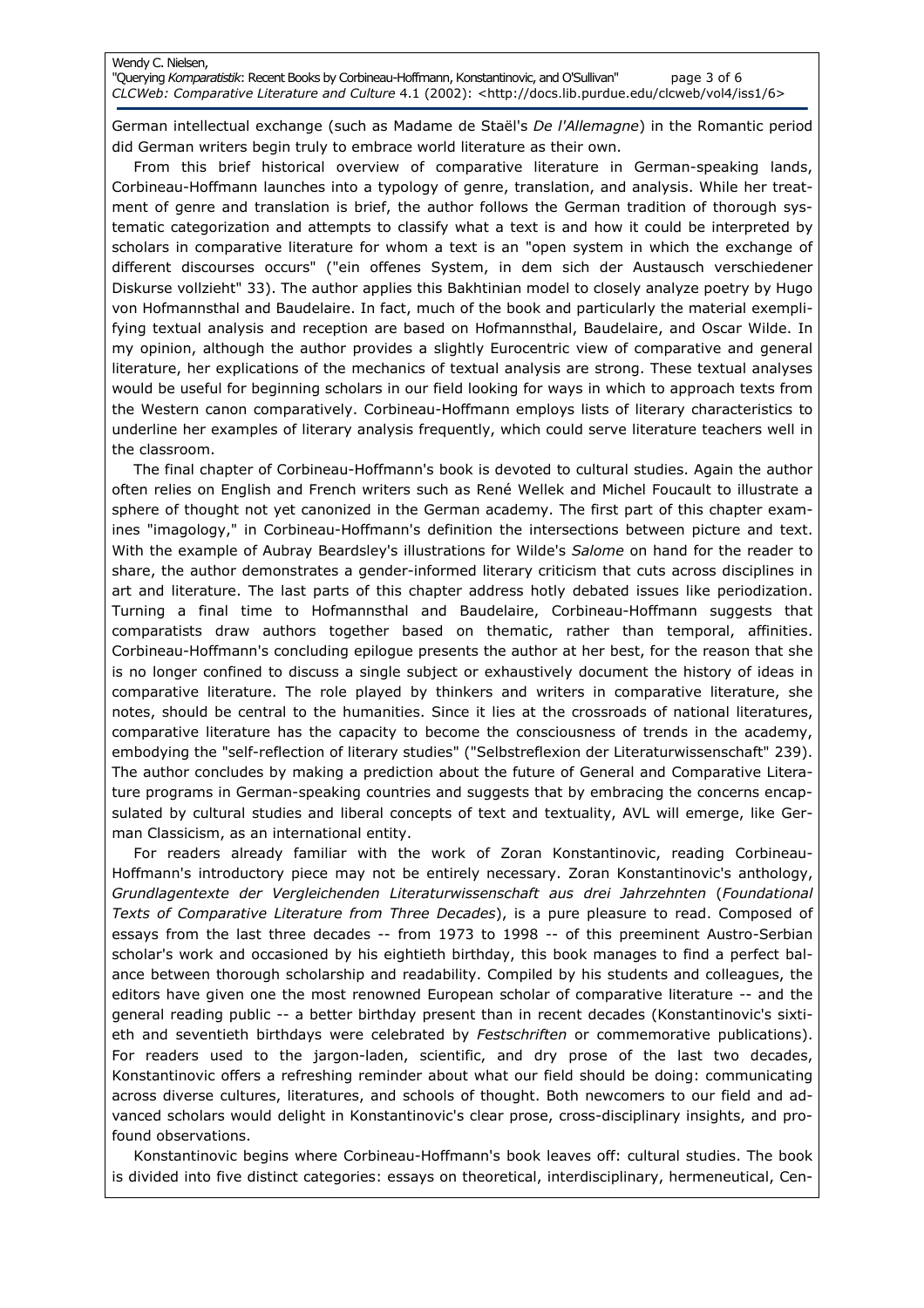#### Wendy C. Nielsen, "Querying Komparatistik: Recent Books by Corbineau-Hoffmann, Konstantinovic, and O'Sullivan" page 4 of 6

CLCWeb: Comparative Literature and Culture 4.1 (2002): <http://docs.lib.purdue.edu/clcweb/vol4/iss1/6>

tral European, and Austrian issues. A final sixth section presents essays that do not fit into any of the previously cited categories. The first part articulates Konstantinovic's theory of comparative literature. Like Corbineau-Hoffmann, Konstantinovic recognizes the ambivalence and uncertainty surrounding definitions of comparative literature in German-speaking countries. In the first paper of his book, in "Literary Comparison and the Comparative Reflection" ("Der literarische Vergleich und die komparatistische Reflexion" 19-32), Konstantinovic distinguishes between general comparative literature methodology and the challenges faced by scholars of German (and, in his case, Slavic) AVL. The history of Central European literature, he argues, is synonymous with a history of literary "appropriation" ("Aneignung" 22). Weimar Classicism began with the creation of a German Shakespeare, just as the Slavic literary renaissance began with an East European Schiller. Drawing from the work of the Structuralists (Jurij Tynjanov, Dionýz Duri'in), Konstantinovic argues that these critics gave comparatists the directive to investigate the aesthetic, social underpinnings of literature. The author gives examples of psychological and interdisciplinary (music and literature) comparative methodologies in order to underline his thesis that it is comparative literature's "job" to explore the larger literary systems (epochs, periods, etc.) and spheres of literary influence. In "Transformation in Change" ("Verwandlung im Wandel" 33-51), Konstantinovic argues that the self-reflexive, monitoring mandate of comparative literature is bolstered by comparatists' ability to draw on the interplay between literary historical, psychological, and sociological observations. Similar to Corbineau-Hoffmann, Konstantinovic sees a need to distinguish between national philologists who talk and write about "foreign" literature and the work done by comparative scholars. The latter, he points out, investigate difference and alterity in literature, which reveals itself to be intertextuality. In other words, only a comparative literary approach can do justice to the complex interchange between national literatures.

In contrast to Corbineau-Hoffmann, who focuses mainly on canonized authors, Konstantinovic expands the parameters of comparative studies. In "The Heuristic Point of Departure" ("Der heuristische Ausgangspunkt" 53-64), Konstantinovic recognizes that comparative literature will be responsible for broadening the field of literary study beyond the borders of belles lettres to include non-canonical texts. Further, he points out that comparative literature will integrate non-literary perspectives into the field, including cybernetics and information theory. While this observation might seem mundane to twenty-first-century scholars, we must remember that Konstantinovic makes these predictions in 1983, almost a decade before the birth of the internet. Comparative literature is thus given the responsibility to examine a literary work's originality and importance to world literature and culture (including technology, society, philosophy, psychology, religion, and history). Therefore, comparative literature claims a domain over not just literature, but also the self-reflective study of "nation and humanity" (Vajda, qtd. in Konstantinovic 64). In another more recent article in this first section ("On Comparative Studies Present at the Present Time" / "Zum gegenwärtigen Augenblick der Komparatistik" 77-88), Konstantinovic elucidates on this point further and declares that literary studies must be seen as a "study of cultural semiotics" ("[ein] Studium einer Kultursemiotik" 84).

Part two of Grundlagentexte der Vergleichenden Literaturwissenschaft gives further examples of interdisciplinary approaches to literature, culture, and society. After outlining comparative literature's interdisciplinary roots in the nineteenth-century, Konstantinovic examines the intersection between photography and photographic novels (in "From the Photographic Novel to the Photosequence: Reflections on a Comparative Bordercrossing" / "Von Photoroman zur Photosequenz. Überlegungen zu einer komparatistischen Grenzüberschreitung" 105-12). An article about the influence of the Bible in Polish and German literature ("The Effects of the Bible as a Problem in Comparative Literary Studies" / "Die Nachwirkungen der Bibel als Problem der Vergleichenden Literaturwissenschaft" 113-23) is followed by an investigation of Berlin's role in non-Germanic European literature ("Foreigner in the City: A Comparative Article on the Research of Berlin's Image" / "Fremde in der Stadt. Ein komparatistischer Beitrag zur imagologischen Erforschung Berlins" 125-38). Here, Konstantinovic's analysis foreshadows contemporary Berlin's role as a meeting place between West and East: "Perhaps no one in Germany itself ever thought enough about the fact that so many foreigners contributed to Berlin's growth as a cultural metropolis, simply be-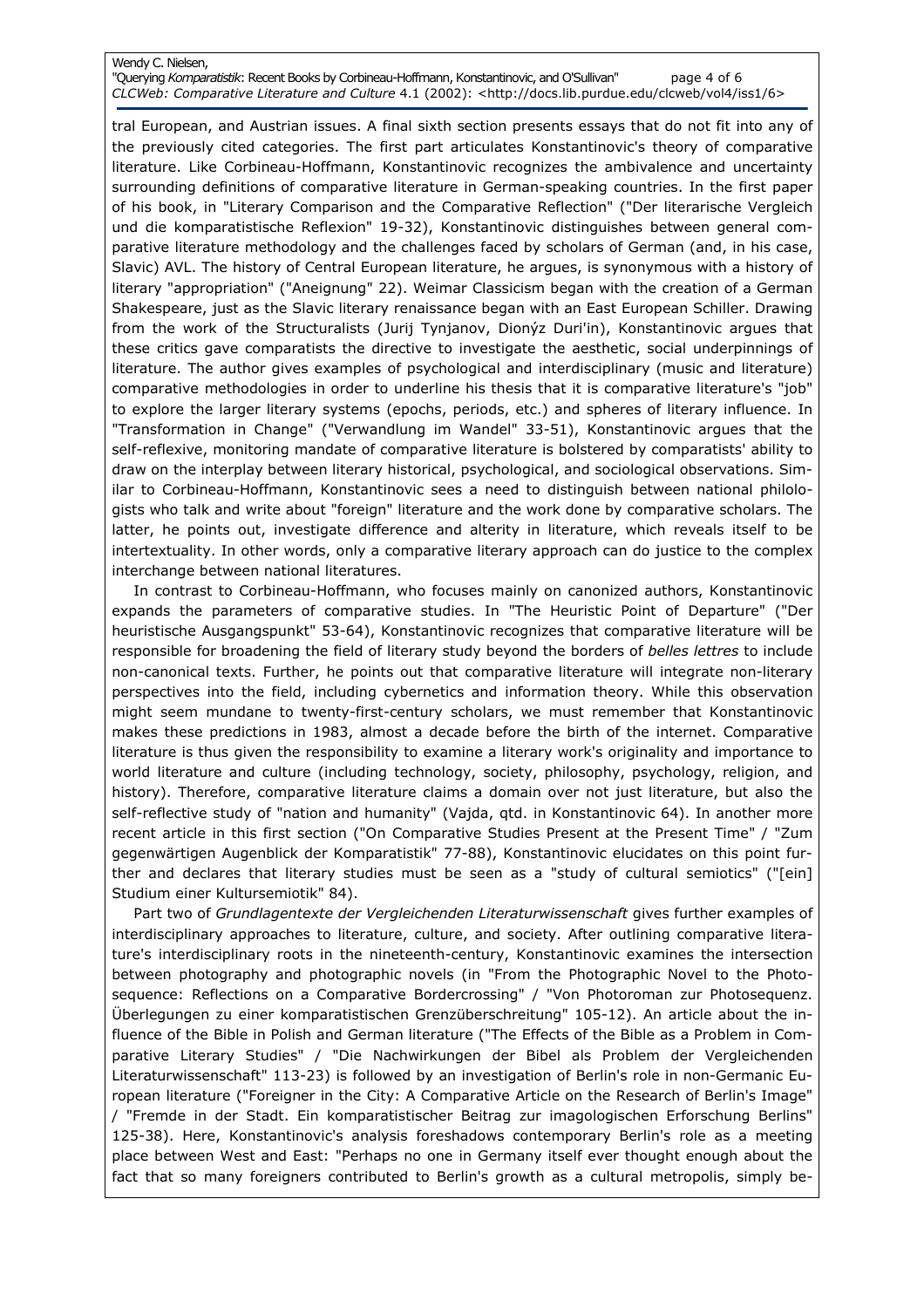#### Wendy C. Nielsen, "Querying Komparatistik: Recent Books by Corbineau-Hoffmann, Konstantinovic, and O'Sullivan" page 5 of 6 CLCWeb: Comparative Literature and Culture 4.1 (2002): <http://docs.lib.purdue.edu/clcweb/vol4/iss1/6>

cause that the paths of writers from east and west met there more and more intensely" ("Vielleicht hat man in Deutschland selbst noch nicht genügend darüber nachgedacht, wieviel die Fremden dazu beigetragen haben, dass gerade Berlin zur Kulturmetropole wurde, allein schon dadurch, daß sich dort immer intensiver die Wege der Schriftsteller aus Ost und West trafen" 132). This observation rings true for observers of Berlin today, who encounter Germany's new capital as the new Paris of Central and East Europe.

The third, hermeneutical, part of Konstantinovic's book makes an overview of comparative critics (from France, Germany, Italy, Russia, and Poland) from the nineteenth century to the present, establishes a number of comparative terms through which to analyze literature and culture, and includes an authoritative bibliography of international comparative criticism. In addition, Konstantinovic discusses the ramifications of Freudian psychoanalysis and phenomenology on comparative analyses. The fourth part of Grundlagentexte is devoted to Central European (Austrian, Czech, Slovakian, Russian, Hungarian, and Serbian) literature, culture, and criticism and ruminates extensively on Mitteleuropa's relation to, exclusion from, and intersection with the Western literary tradition. In the texts of the fifth section of his book, Konstantinovic discusses Austrian literature, culture, and criticism similarly on the ambiguous position of Central European thought within mainstream Western hegemony. Apart from the illuminating and thought-provoking essays within, the most valuable part of Konstantinovic's Grundlagentexte is probably the final extensive bibliography (50 pages) of the author's life-long, multilingual work.

Emer O'Sullivan's voluminous book Kinderliterarische Komparatistik (Comparative Children's Literature) won the Award for Outstanding Research 2001 from the International Research Society for Children's Literatures and the book is certainly an important contribution to that field. And no doubt could exist about the thoroughness of O'Sullivan's research: with a bibliography of over forty pages and detailed reference notes on almost every page, this book will prove to be an important bibliographic resource for students and scholars of children's literature in German-speaking countries and for scholars who know German. Whereas Corbineau-Hoffmann and Konstantinovic seek to redress the uncertainty of what comparative literature is, O'Sullivan provides a good demonstration of how comparative approaches and texts come together. Although the book's cover promises a truly international comparative approach (with quotes of Alice in Wonderland featured in Arabic, Russian, French, German, English, and Swedish), Kinderliterarische Komparatistik focuses mainly on German and English children's literature but includes brief forays into Swedish, South African, Italian, Irish, French, and Brazilian textual examples. O'Sullivan's critical references, however, span the literary, critical globe.

Kinderliterarische Komparatistik compares European children's literature using a historically critical and philological methodology strongly informed by reader-response theory. In the first two parts of the book O'Sullivan's delineates the history of children's literature in German, French, British, and Russian criticism. Illustrative graphs are included to demonstrate a theoretical model of reader-response as it relates to "implied" and "real" authors and readers. Here O'Sullivan excels in pinpointing the major issues in comparative children's literature today: the ambiguous yet endless possibilities for dividing children's literature into distinct "categories," the status of children's literature within the academy and comparative studies, and the culturally specific traits of children's literature. The end of the second part of Kinderliterarische Komparatistik would be most interesting for comparative readers and scholars, since the author provides a few diverse examples of children's literature across Europe and Africa.

Owing to the fact that *Kinderliterarische Komparatistik* is textually- and thematically-based, O'Sullivan's reflections on translation problems in comparative literature take on greater meaning than similar reflections in Corbineau-Hoffmann and Konstantinovic's books. O'Sullivan devotes the third part of her book to translation issues and examines the problems and unique issues associated with translating literature for children. The author classifies children's literature as a "special case" ("Sonderfall" 179) in translation studies since translation of literature for children aims to capture the imagination of younger readers within their culturally specific contexts, while satisfying parental anxieties in distinct geographical areas. This argument explains the strange alterations to original texts in their translated forms such as the omission of dangerous mushrooms from the